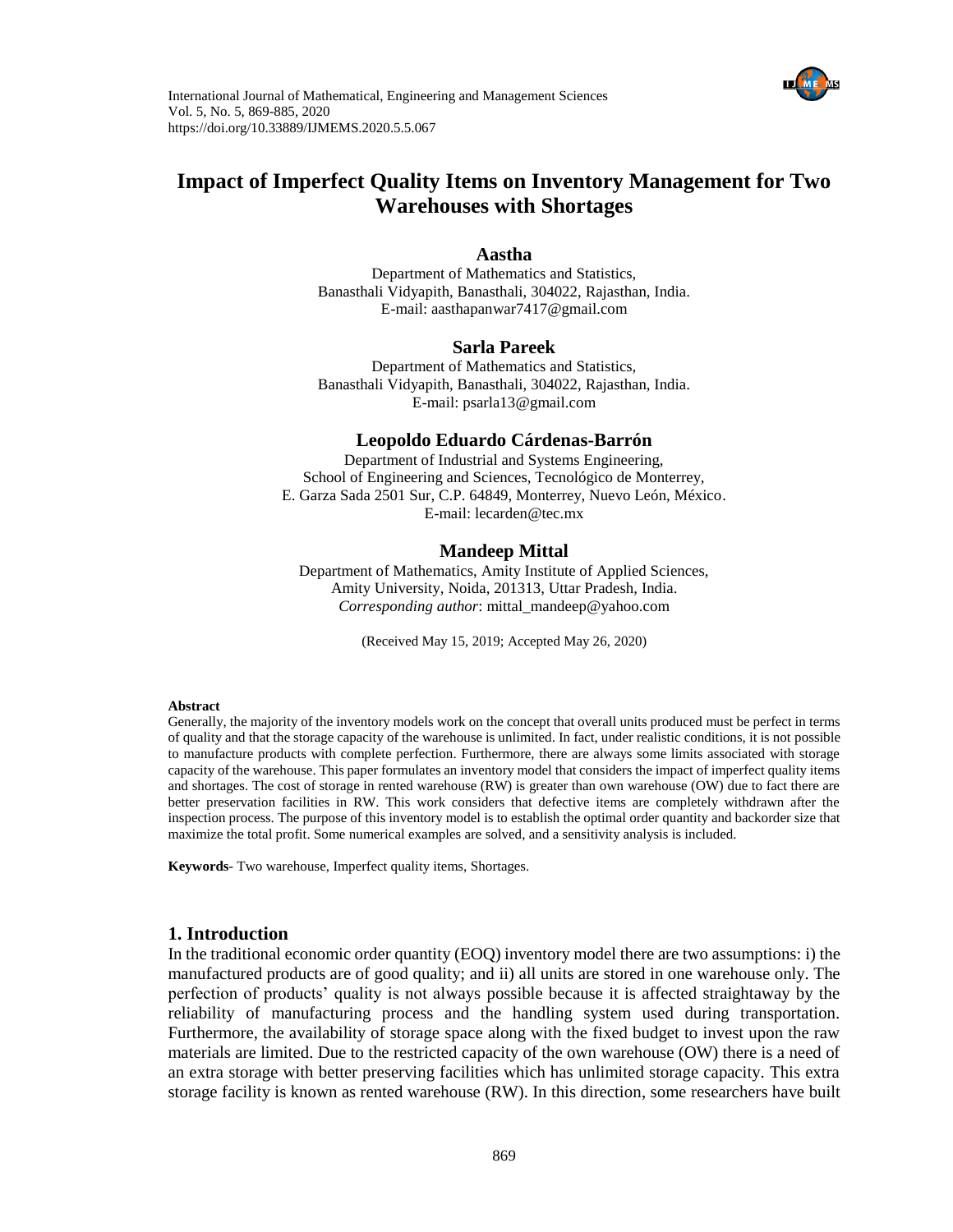

inventory models by relaxing the two mentioned assumptions.

One inventory model with warehouse was proposed by Hartley (1976). Later, Sarma (1987) generalized Hartley (1976)'s inventory model by including the shipment cost from rented warehouse to own warehouse. Yang (2004) developed a deteriorating inventory model with shortages under inflation in two-warehouse environment. Moreover, Das et al. (2007) formulated a two-warehouse inventory model with supply chain. Hsieh et al. (2008) studied a two warehouses inventory model by optimizing the total cost for deteriorating items. Chung et al. (2009) extended Salameh and Jaber (2000)'s inventory model by applying two warehouse facilities in it. It is important to mention that Salameh and Jaber (2000) postulated an inventory model in which the products in the lot received are of imperfect quality. Wee et al. (2007) presented another variant of the inventory model of Salameh and Jaber (2000) by imposing the assumption that in each cycle of the supply chain the shortages are backlogged and proved that backordering cost is inversely proportional to total profit. Eroglu and Ozdemir (2007) developed another extension of Salameh and Jaber (2000)'s inventory model in which the shortages are allowed. They suggested that there exists a quantity of items with good quality which can covert the existing demand as well as backorders. They concluded that an increment in the proportion of imperfect items in a lot leads to a decrement in total profit per unit time. Table 1 shows some research works related to inventory models.

| Author(s)                            | Supply chain | <b>Defective</b><br>items | Two<br>warehouses | <b>Shortage</b> |  |
|--------------------------------------|--------------|---------------------------|-------------------|-----------------|--|
| Salameh and Jaber (2000)             |              |                           |                   |                 |  |
| Cárdenas-Barrón (2000)               |              |                           |                   |                 |  |
| Goyal and Cárdenas-Barrón (2002)     |              |                           |                   |                 |  |
| Yang (2004)                          |              |                           |                   |                 |  |
| Papachristos and Konstantaras (2006) |              |                           |                   |                 |  |
| Eroglu and Ozdemir (2007)            |              |                           |                   |                 |  |
| Das et al. (2007)                    |              |                           |                   |                 |  |
| Maddah and Jaber (2008)              |              |                           |                   |                 |  |
| Chung et al. (2009)                  |              |                           |                   |                 |  |
| Sarkar (2012)                        |              |                           |                   |                 |  |
| Jaggi et al. (2013)                  |              |                           |                   |                 |  |
| Jaggi et al. (2014)                  |              |                           |                   |                 |  |
| Jaggi et al. (2015a)                 |              |                           |                   |                 |  |
| Jaggi et al. (2015b)                 |              |                           |                   |                 |  |
| Tiwari et al. (2016)                 |              |                           |                   |                 |  |
| Jaggi et al. (2017)                  |              |                           |                   |                 |  |
| Mukhopadhyay and Goswami (2017)      |              |                           |                   |                 |  |
| Yadav et al. (2018)                  |              |                           |                   |                 |  |
| This paper                           |              |                           |                   |                 |  |

Table 1. Some research works related to inventory models

This paper develops an inventory model for imperfect quality items with shortages in a two warehouses environment. All shortages are fully backordered. The inventory model accounts the impact of imperfect quality items into the two warehouses on total profit.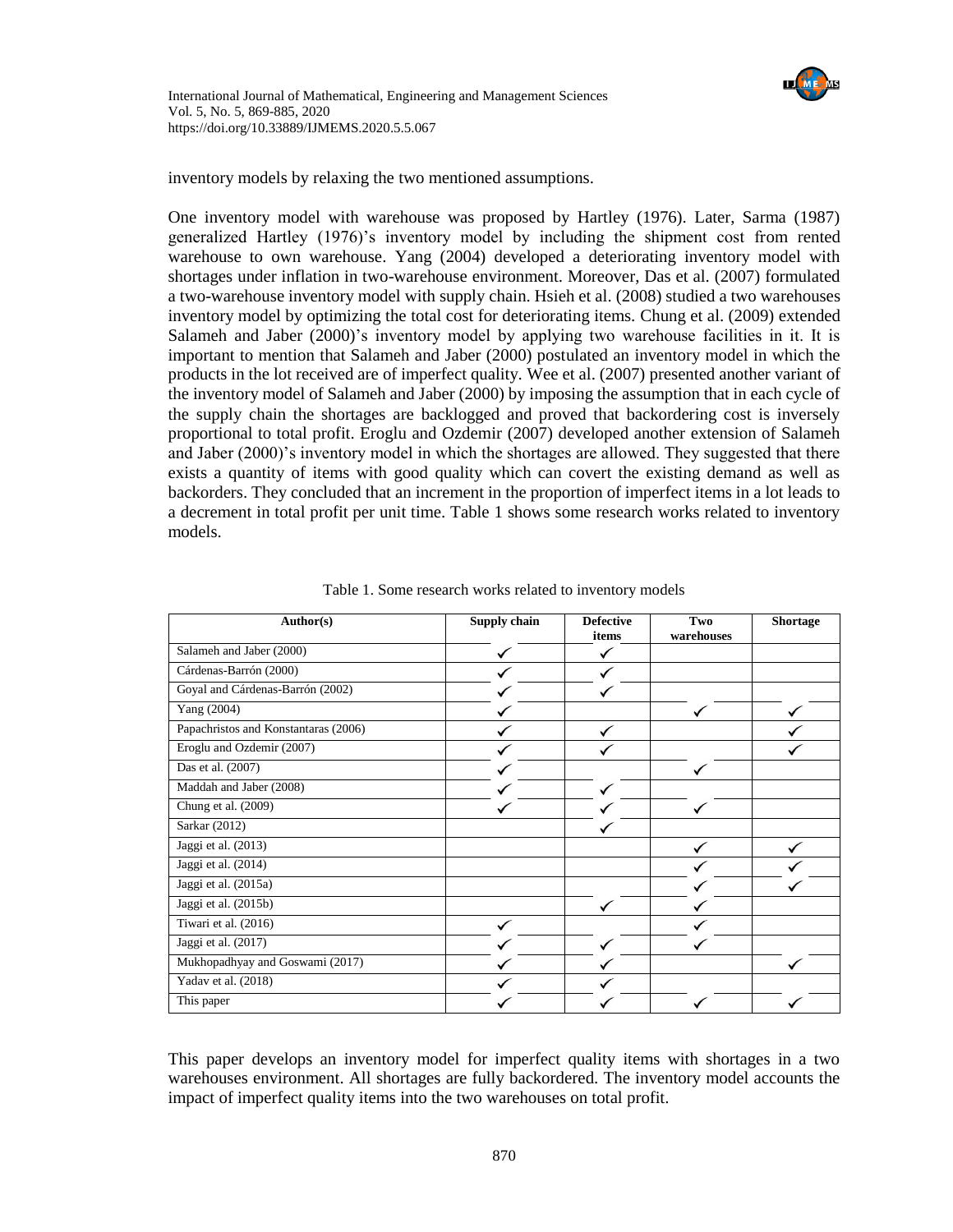

## **2. Assumptions and Notation**

## **2.1 Assumptions**

- (i) A known, constant, and continuous demand rate is considered.
- (ii) Instantaneous replenishment rate.
- (iii) A single product is considered.
- (iv) Proportion of imperfect quality items  $\rho$  follows a uniform distribution  $[\alpha, \beta]$  where  $[0 \le \alpha \le \beta \le 1].$
- (v) The shortage are allowed and fully backlogged.

## **2.2 Notation**

The inventory model is built utilizing the following notation.

## **Symbol Description**

## **Parameters:**

| $\omega$                   | fixed space of OW (units)                                                        |
|----------------------------|----------------------------------------------------------------------------------|
| R                          | demand rate (unit/unit of time)                                                  |
| $\chi$                     | screening rate (units/unit of time)                                              |
| S                          | selling price of items with good quality (\$/unit)                               |
| $\boldsymbol{\mathcal{V}}$ | selling price of defective items, $v \leq j$ (\$/unit)                           |
| К                          | ordering cost (\$/order)                                                         |
| j                          | variable cost (\$/unit)                                                          |
| d                          | $cost for screening ($\text{unit})$                                              |
| $h_r$                      | holding cost for the items in RW where $h_r \ge h_\omega$ (\$/unit/unit of time) |
| $h_{\omega}$               | holding cost for the items in OW                                                 |
| $\boldsymbol{b}$           | backordering cost per unit (\$/unit/unit of time)                                |
| $\rho$                     | proportion of defective items in $\mu$                                           |
| $t_r$                      | screening time in RW (unit of time)                                              |
| $t_{\omega}$               | screening time in OW (unit of time)                                              |
| $t_1$                      | time when all the inventory used up of RW (unit of time)                         |
| t <sub>2</sub>             | time when all the inventory used up of OW (unit of time)                         |
| $t_3$                      | time period of shortages (unit of time)                                          |
| T                          | length of the inventory cycle (unit of time)                                     |
| <b>Functions:</b>          |                                                                                  |
| $f(\rho)$                  | probability density function of $\rho$                                           |
| $TR(\mu)$                  | total sale revenue $(\$)$                                                        |
| $TC(\mu, B)$               | total cost $(\$)$                                                                |

 $TP(\mu, B)$  total profit per cycle (\$/unit of time)

## **Decision variables:**

 $\mu$  lot size (units)

backorder quantity (units)

## **3. Modelling**

At the beginning a lot size of  $\mu$  units come into the inventory system at time  $t = 0$ . It is assumed that from this lot size  $\omega$  units are stored in the own warehouse (OW) and  $(\mu - \omega - B)$  units are stored in the rented warehouse (RW).The rent warehouse has better preserving facilities than own warehouse which implies that the cost of holding the stock in rent warehouse is higher than that of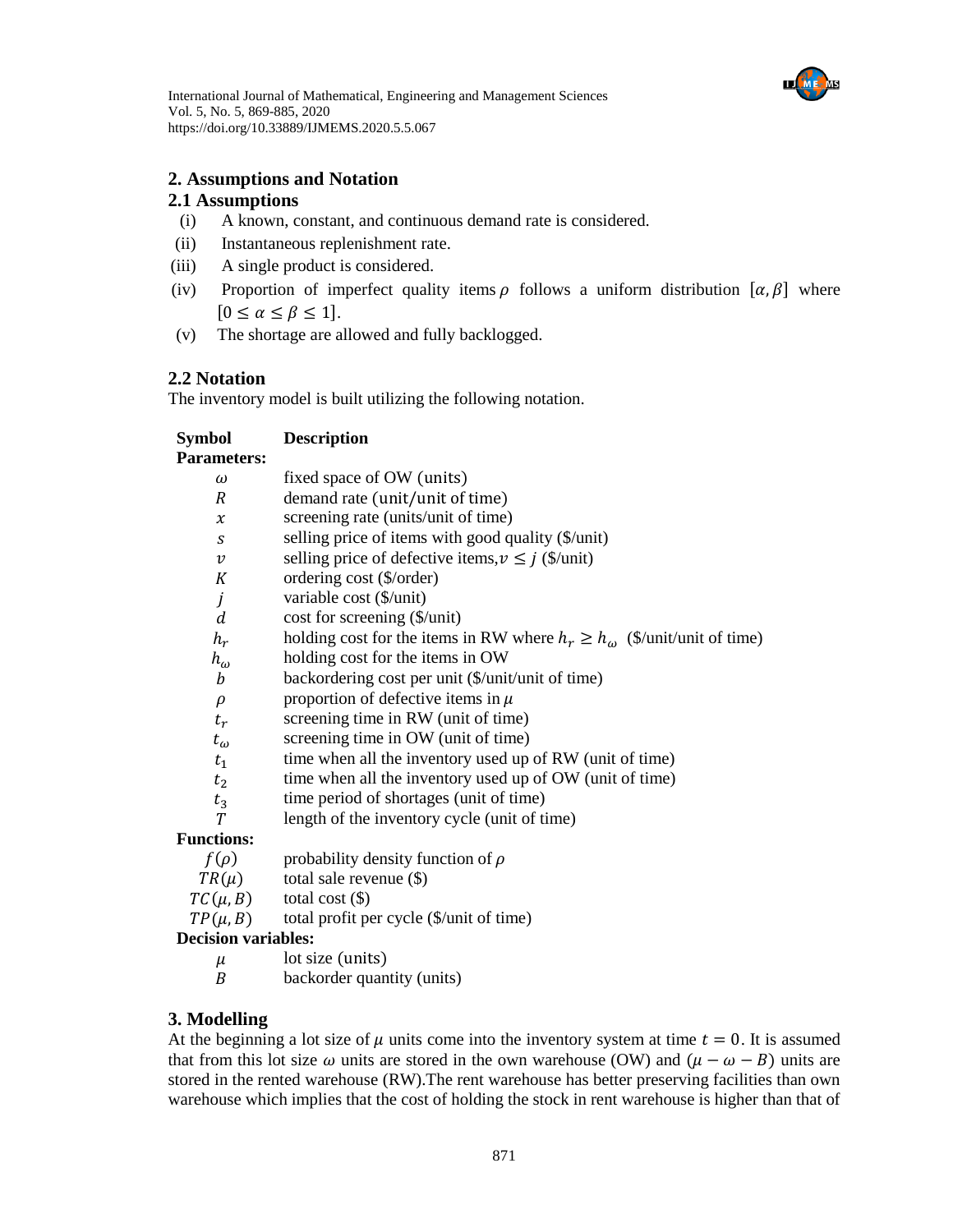

own warehouse. The behavior of the inventory model is illustrated in Figure 1 and Figure 2 for two cases that can occur. Due to certain reasons such as improper transport, low labor skills, low quality of raw material, among others, the production process manufactures some goods that are not of high-quality. Due to this, a screening process must be conducted with the rate of  $x$  units per unit time when the complete lot enters the inventory system. It is presumed that each lot  $\mu$  contains an  $\rho$  percent of imperfect items, where  $\rho$  is a random variable whose probability density function is,  $f(\rho)$ , and its mean is  $E[\rho] = \rho$ . Thus, the lot  $\mu$  has  $\rho\mu$  imperfect quality items and  $(1 - \rho)\mu$ perfect items. The imperfect quality items are kept in store and sold at the termination of the screening phase  $(t_r)$  at a salvage value of  $\nu$  per unit, where  $\nu \leq j$ . During time  $t_1$  all the demand is fulfilled from RW until the inventory level of RW reduces to zero. After, the upcoming demand is now covered from OW during time  $t_2$ . When the inventory level reduces to zero in OW, then the shortages occur during the time  $t_3$ . The time horizon (T) of total inventory is given by

$$
T = (1 - \rho)\frac{\mu}{R} + \frac{B\rho}{R} \tag{1}
$$

The expected value of time horizon  $(T)$  is

$$
E[T] = (1 - E[\rho])\frac{\mu}{R} + \frac{BE[\rho]}{R}
$$
 (2)

Then, the whole revenue is defined as  $TR(\mu)$  and the total cost is denoted as  $TC(\mu, B)$ . The  $TR(\mu)$ is the sum of sales of perfect items and the imperfect items,

$$
TR(\mu) = s\mu(1-\rho) + v\rho\mu \tag{3}
$$

 $TC(\mu, B)$  = ordering cost + purchase cost + screening cost + holding cost + backordering cost  $TC(\mu, B) = K + j\mu + d\mu + h_r \left[ \frac{1}{2} \right]$  $\frac{1}{2}t_1(\mu-\omega-B)(1-\rho)\Big)+t_r\rho(\mu-\omega-B)\Big]+$  $h_{\omega} \left[ \omega \rho t_{\omega} + \omega t_1 (1 - \rho) + \frac{(\omega (1 - \rho)) t_2}{2} \right]$  $\left[\frac{-\rho}{2}\right] + \frac{Bbt_3}{2}$ 2 (4)

The times  $t_r$ ,  $t_{\omega}$ ,  $t_1$ ,  $t_2$ , and  $t_3$  (See Figure 1) are given by

$$
t_r = \frac{\mu - \omega - B}{x} \tag{5}
$$

$$
t_{\omega} = \frac{\omega}{x} \tag{6}
$$

$$
t_1 = \frac{(\mu - \omega - B)(1 - \rho)}{R} \tag{7}
$$

$$
t_2 = \frac{\omega(1-\rho)}{R} \tag{8}
$$

$$
t_3 = \frac{B}{R} \tag{9}
$$

By substituting the times  $t_r$ ,  $t_\omega$ ,  $t_1$ ,  $t_2$ , and  $t_3$  into equation (4),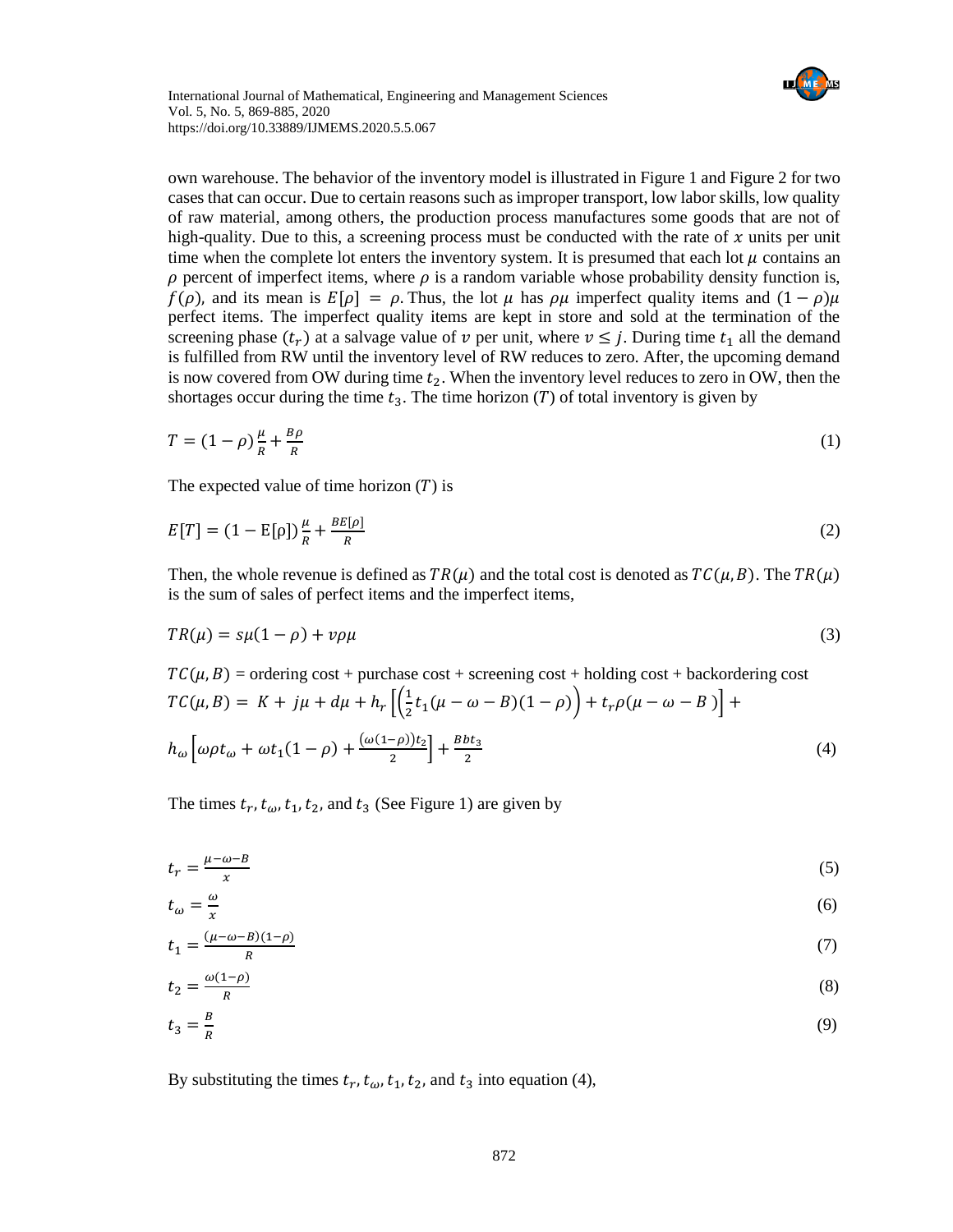

$$
TC(\mu, B) = K + j\mu + d\mu + h_r \left[ \frac{1}{2R} (\mu - \omega - B)^2 (1 - \rho)^2 + \frac{\rho(\mu - \omega - B)^2}{x} \right] + h_{\omega} \left[ \frac{\omega(\mu - \omega - B)(1 - \rho)^2}{R} + \frac{\omega^2 \rho}{x} + \frac{\omega^2 (1 - \rho)^2}{2R} \right] + \frac{B^2 b}{2R}
$$
(10)

The total profit per unit of time,  $TPU(\mu, B)$ , is determined by the difference between total revenue per unit of time  $\frac{TR(\mu)}{T}$  and total cost per unit of time  $\frac{TC(\mu,B)}{T}$ . Hence,

$$
TPU(\mu, B) = \frac{TR(\mu) - TC(\mu, B)}{T}
$$
\n<sup>(11)</sup>

Since  $\rho$  is a random variable that follows a uniform distribution with known p.d.f.  $f(\rho)$  then the expected value of total profit  $E[TPU(\mu, B)]$  is

$$
E[TPU(\mu, B)] = \frac{E[TR(\mu)] - E[TC(\mu, B)]}{E[T]} \tag{12}
$$
\n
$$
E[TPU(\mu, B)] = \frac{R}{(1 - E[\rho])\mu + BE[\rho]} \Big[ s\mu(1 - E[\rho]) + vE[\rho]\mu - \left(K + j\mu + d\mu + h_r \left[\frac{1}{2R}(\mu - \omega - B)\right]^2 + \frac{E[\rho](\mu - \omega - B)^2}{x}\right] + h_\omega \left[\frac{\omega(\mu - \omega - B)(1 - E[\rho])^2}{R} + \frac{\omega^2 E[\rho]}{x} + \frac{\omega^2 (1 - E[\rho])^2}{2R}\right] + \frac{B^2 b}{2R} \Big] \tag{13}
$$

**Case I.** When  $t_1 \geq t_\omega$ , this case is illustrated by Figure 1.

With respect to Case II the total revenue  $TR(\mu)$  is given as in Case I and the total cost  $TC(\mu, B)$  is given below

$$
TC(\mu, B) = K + j\mu + d\mu + h_r \left[ \left( \frac{1}{2} t_1 (\mu - \omega - B)(1 - \rho) \right) + t_r \rho (\mu - \omega - B) \right] +
$$
  
\n
$$
h_\omega \left[ \omega t_1 + \frac{R(t_\omega - t_1)^2}{2} + (t_\omega - t_1)(\omega - (t_\omega - t_1)R) + \frac{1}{2} (t_1 + t_2 - t_\omega)(\omega - (t_\omega - t_1)R - \rho \omega) \right] +
$$
  
\n
$$
\frac{Bbt_3}{2}
$$
\n(14)

Since,

$$
t_1 = \frac{(\mu - \omega - B)(1 - \rho)}{R}
$$
,  $t_r = \frac{\mu - \omega - B}{x}$ ,  $t_\omega = \frac{\omega}{x}$ ,  $t_2 = \frac{\omega(1 - \rho)}{R}$ ,  $t_3 = \frac{B}{R}$ .

Then equation (14) is expressed as follows:

$$
TC(\mu, B) = K + j\mu + d\mu + h_r \left[ \frac{1}{2R} (\mu - \omega - B)^2 (1 - \rho)^2 + \frac{\rho(\mu - \omega - B)^2}{x} \right] + h_\omega \left[ \frac{(\mu - \omega - B)(1 - \rho)\omega}{R} + R \left( \frac{\omega}{x} - \frac{(\mu - \omega - B)(1 - \rho)}{R} \right)^2 + \left( \frac{\omega}{x} - \frac{(\mu - \omega - B)(1 - \rho)}{R} \right) \left( \omega - R \left( \frac{\omega}{x} - \frac{(\mu - \omega - B)(1 - \rho)}{R} \right) \right) + \frac{1}{2} \left( \frac{(\mu - \omega - B)(1 - \rho) + \omega(1 - \rho)}{R} - \frac{\omega}{x} \right) \left( \omega - R \left( \frac{\omega}{x} - \frac{(\mu - \omega - B)(1 - \rho)}{R} \right) - \rho \omega \right) \right] + \frac{B^2 b}{2R}
$$
(15)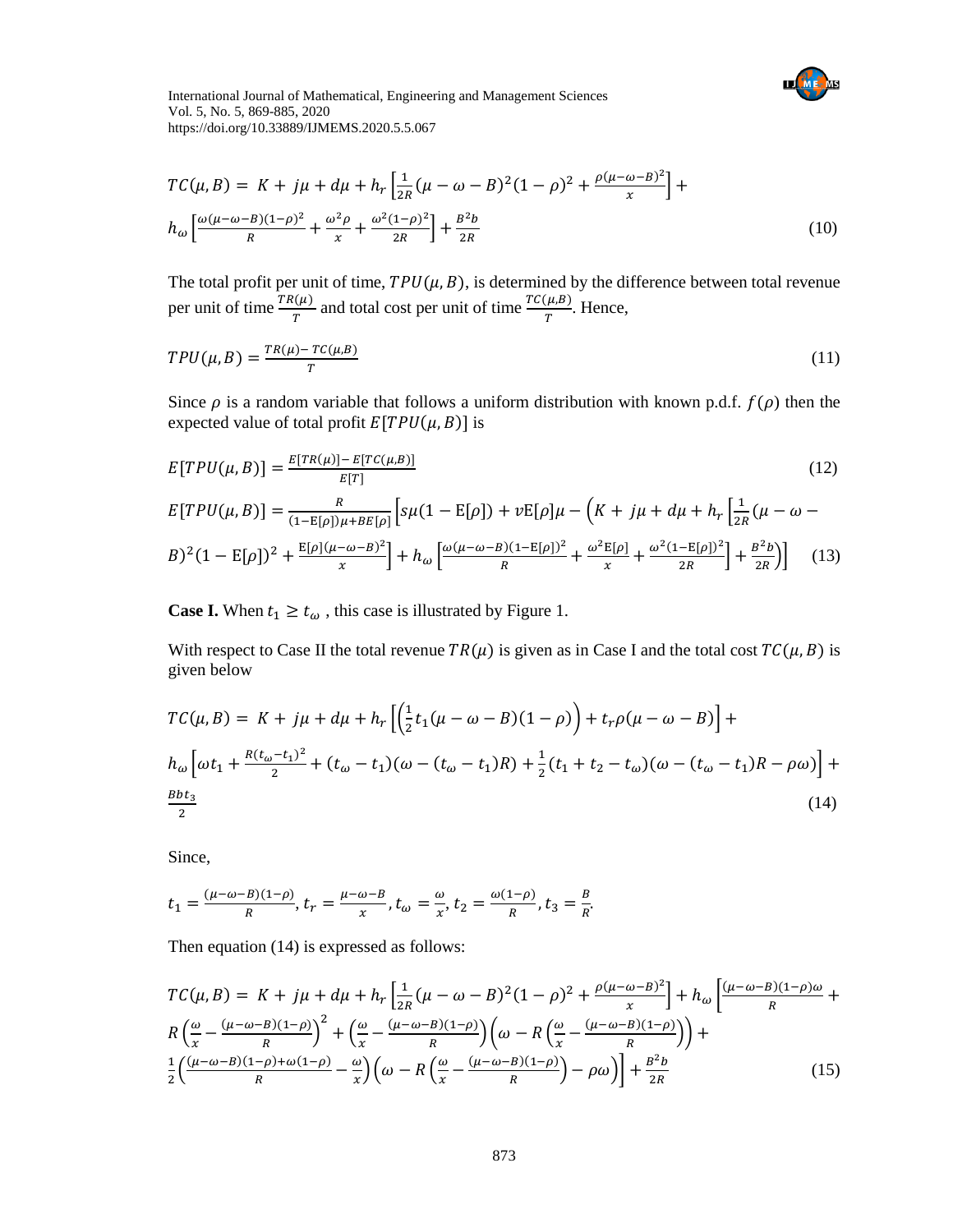



Figure 1. The inventory level of items in stock of two warehouse if  $t_1 \geq t_\omega$ 

**Case II.** When  $t_1 < t_\omega$ , this case is depicted in Figure 2.

The total profit per unit of time,  $TPU(\mu, B)$ , is given by

$$
TPU(\mu, B) = \frac{TR(\mu) - TC(\mu, B)}{T}
$$
\n(16)

Since  $\rho$  is a random variable that follows a uniform distribution with known p.d.f.  $f(\rho)$  then the expected value of total profit  $E[TPU(B, u)]$  is

$$
E[TPU(\mu, B)] = \frac{R}{(1 - E[\rho])\mu + BE[\rho]} \Big[ s\mu(1 - E[\rho]) + vE[\rho]\mu - \left(K + j\mu + d\mu + h_r \Big[ \frac{1}{2R}(\mu - \omega - B)^2 (1 - E[\rho])^2 + \frac{E[\rho](\mu - \omega - B)^2}{x} \Big] + h_\omega \Big[ \frac{(\mu - \omega - B)(1 - E[\rho])\omega}{R} + R \Big( \frac{\omega}{x} - \frac{(\mu - \omega - B)(1 - E[\rho])}{R} \Big)^2 + \Big( \frac{\omega}{x} - \frac{(\mu - \omega - B)(1 - E[\rho])}{R} \Big) \Big( \omega - R \Big( \frac{\omega}{x} - \frac{(\mu - \omega - B)(1 - E[\rho])}{R} \Big) \Big) + \frac{1}{2} \Big( \frac{(\mu - \omega - B)(1 - E[\rho]) + \omega(1 - E[\rho])}{R} - \frac{\omega}{x} \Big) \Big( \omega - R \Big( \frac{\omega}{x} - \frac{(\mu - \omega - B)(1 - E[\rho])}{R} \Big) - E[\rho]\omega \Big) \Big] + \frac{B^2 b}{2R} \Big) \Big]
$$
(17)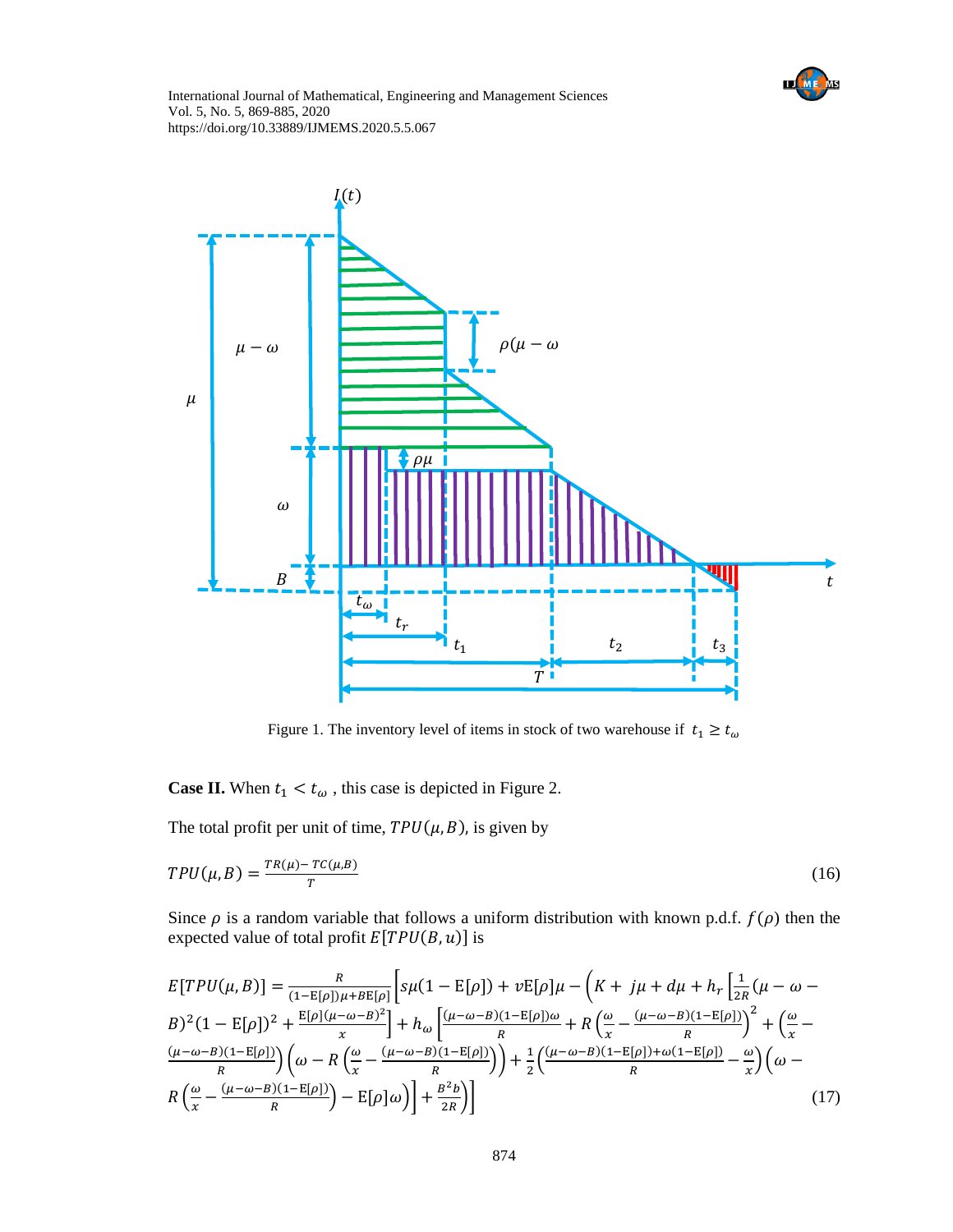



Figure 2. The inventory level of items in stock of two warehouse if  $t_1 < t_\omega$ 

## **4. Solution Procedure**

The aim is to calculate the optimal order quantity  $\mu^*$  and optimal backorder quantity  $B^*$ . The necessary conditions for that the expected profit to be maximized are:  $\frac{\partial E[TPU(\mu,B)]}{\partial \mu} = 0$  and  $\frac{\partial E[TPU(\mu,B)]}{\partial B} = 0$ . Additionally, for that the expected total profit  $E[TPU(\mu,B)]$  to be concave, the sufficient conditions are as follows:

$$
\left(\frac{\partial^2 E[TPU(\mu, B)]}{\partial \mu^2}\right) \le 0\tag{18}
$$

$$
\left(\frac{\partial^2 E[TPU(\mu, B)]}{\partial B^2}\right) \le 0\tag{19}
$$

$$
\left(\frac{\partial^2 E[TPU(\mu, B)]}{\partial \mu^2}\right) \left(\frac{\partial^2 E[TPU(\mu, B)]}{\partial B^2}\right) - \left(\frac{\partial^2 E[TPU(\mu, B)]}{\partial \mu \partial B}\right)^2 \ge 0
$$
\n(20)

If the solution  $(\mu^*, B^*)$  satisfies the conditions given by the equations (18), (19) and (20) prove that the function  $E[TPU(\mu, B)]$  is strictly concave with a negative-definite Hessian matrix. Therefore, the solution  $(\mu^*, B^*)$  is optimal. Thus, the solution procedure for each case is presented below.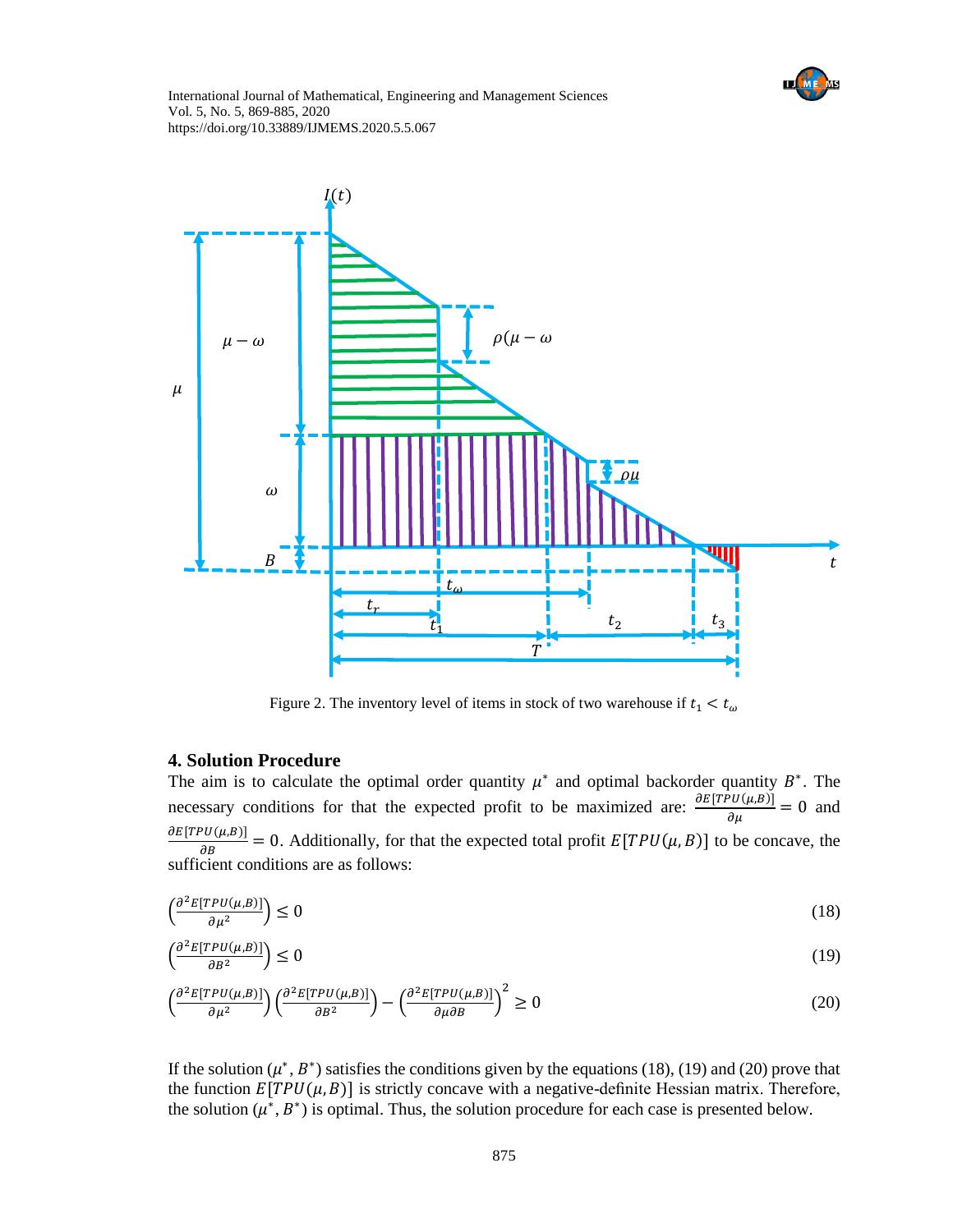

## **Algorithm for Case I.** When  $t_1 \geq t_{\omega}$

**Step 1.** Determine  $\mu^*$  and  $B^*$  by solving simultaneously equation (A1) and equation (A2) given in

Appendix A.

**Step 2.** If  $\left(\frac{\partial^2 E[TPU(\mu,B)]}{\partial x^2}\right)$  $\left(\frac{P U(\mu, B)}{\partial \mu^2}\right) \leq 0$  given in equation (A3);  $\left(\frac{\partial^2 E[TPU(\mu, B)]}{\partial B^2}\right)$  $\left(\frac{P\theta(\mu,\beta)}{\partial B^2}\right) \leq 0$  given in equation (A4)

and the Hessian determinant  $(A3)(A4)-(A5) \ge 0$  then the solution is optimal.

**Step 3.** Calculate the expected total profit  $E[TPU(\mu, B)]$  with equation (13).

**Step 4.** Compute the values of  $t_r^*$ ,  $t_w^*$ ,  $t_1^*$ ,  $t_2^*$ ,  $t_3^*$ , and  $T^*$ .

**Step 5.** Report the optimal solution.

## **Algorithm for Case II.** When  $t_1 < t_0$

**Step 1.** Calculate  $\mu^*$  and  $B^*$  by solving simultaneously equation (A6) and equation (A7) given in

Appendix B.

**Step 2.** If 
$$
\left(\frac{\partial^2 E[TPU(\mu, B)]}{\partial \mu^2}\right) \le 0
$$
 given in equation (A8);  $\left(\frac{\partial^2 E[TPU(\mu, B)]}{\partial B^2}\right) \le 0$  given in equation (A9)

and the Hessian determinant  $(A8)(A9)-(A10) \ge 0$  then the solution is optimal.

**Step 3.** Compute the expected total profit  $E[TPU(\mu, B)]$  with equation (17).

**Step 4.** Determine the values of  $t_r^*$ ,  $t_w^*$ ,  $t_1^*$ ,  $t_2^*$ ,  $t_3^*$ , and  $T^*$ .

**Step 5.** Report the optimal solution.

## **5. Numerical Examples**

This section presents two numerical examples for illustrating the solution of two cases that can happen in the inventory model.

**Example 1.** This example illustrates the Case I when  $t_1 \geq t_\omega$ . The values for the parameters are taken from Chung et al. (2009). These values are as follows:

 $\omega$  =800 units;  $R$  =50000 units/year;  $\chi$  = 175200 units/year;  $s$  = 50 \$/unit;  $\nu$  = 20 \$/unit;  $K$  = 100 \$/order;  $j = 20$  \$/unit;  $d = 0.5$  \$/unit;  $h_r = 7$  \$/unit/year;  $h_w =$  \$5/unit/year. Additionally, the backordering cost is included as  $b =10$  \$/unit/year;

The proportion of imperfect items is a random variable  $(\rho)$  which follows a uniform distribution with p.d.f. as  $f(\rho) = \begin{cases} 25, & 0 \le \rho \le 0.04 \\ 0, & \text{otherwise} \end{cases}$ . Therefore,  $E[\rho] = 0.02$ .

By applying the algorithm for Case I we obtain the following optimal solution:

| $\mu^*$ |                           | $B^*$ $E[TPU(\mu^*, \mu^*)]$ $t_r^*$ |  | $t_{w}^{*}$ $t_{1}^{*}$ $t_{2}^{*}$ $t_{3}^{*}$ |                                                               | $T^*$ |
|---------|---------------------------|--------------------------------------|--|-------------------------------------------------|---------------------------------------------------------------|-------|
|         | 8559.474 3511.078 1444999 |                                      |  |                                                 | 0.02424884 0.00456621 0.08326857 0.01568 0.07022155 0.1691701 |       |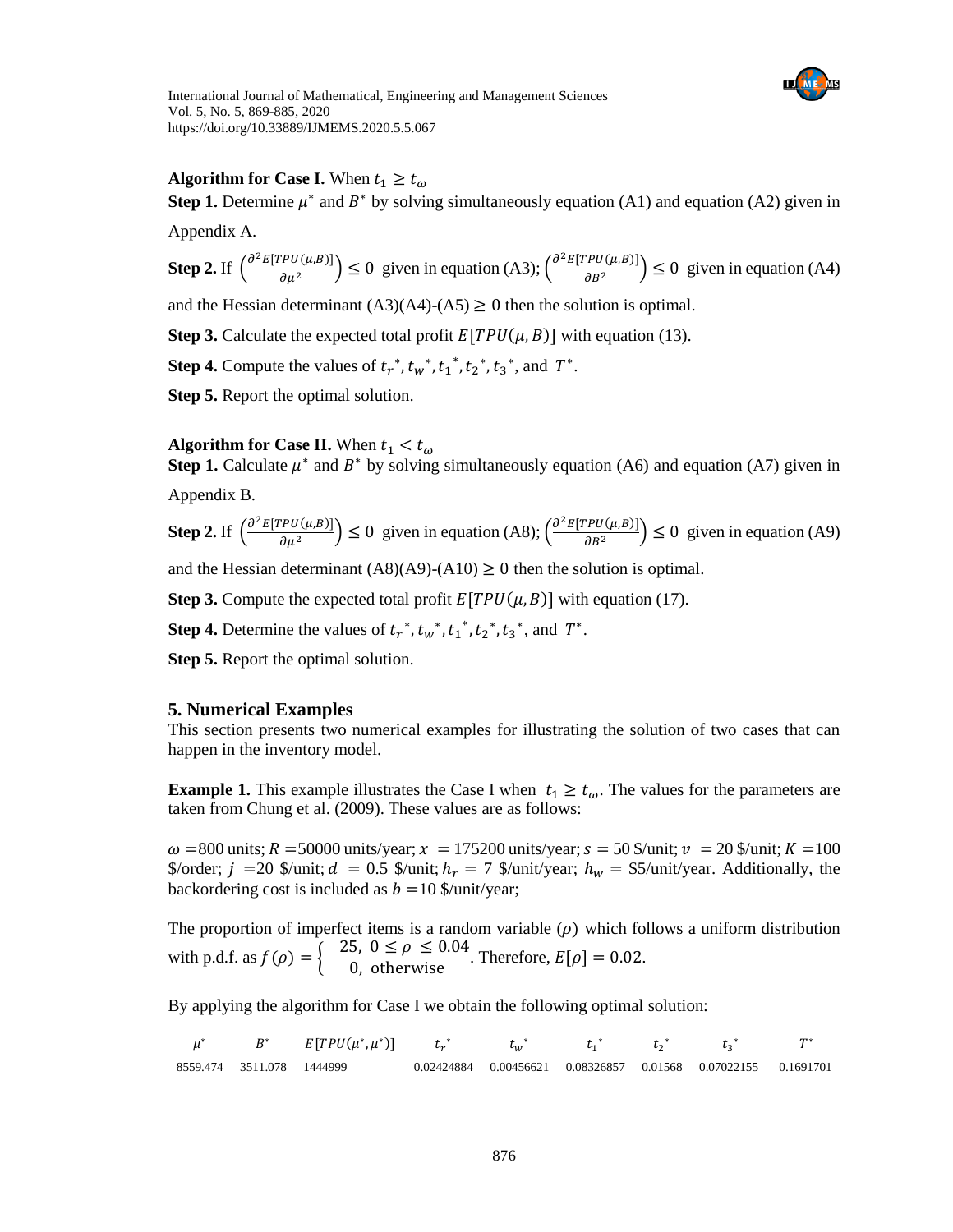

Notice that  $t_1 \geq t_{\omega}$  as it is expected.

The optimality test that ensures that the solution is optimal is as follows:

$$
\left(\frac{\partial^2 E[TPU(\mu, B)]}{\partial \mu^2}\right) = -0.07987011 \le 0 \; ; \left(\frac{\partial^2 E[TPU(\mu, B)]}{\partial B^2}\right) = -0.001969006 \le 0 \text{ and}
$$
\n
$$
\left(\frac{\partial^2 E[TPU(\mu, B)]}{\partial \mu^2}\right) \left(\frac{\partial^2 E[TPU(\mu, B)]}{\partial B^2}\right) - \left(\frac{\partial^2 E[TPU(\mu, B)]}{\partial \mu \partial B}\right)^2 = (-0.07987011)(-0.001969006) - (0.001233618)^2 = 0.0001557429 \ge 0.
$$

The developed inventory model is realistic in nature as occurrence of shortages is common in the majority of business. This numerical example proves the fact as the proposed inventory model is profitable as compared to Chung et al. (2009)'s inventory model because there is an increment in the total profit of 232971 (1444999-1212028).

**Example 2.** This example illustrates the Case II when  $t_1 < t_\omega$ . The data for the parameters are:  $\omega$  =17000 units; R =98000 units/year;  $x$  = 175200 units/year;  $s$  = 65 \$/unit;  $v$  = 21 \$/unit;  $K = 110$  \$/order;  $j = 26$  \$/unit;  $d = 0.69$  \$/unit;  $h_r = 11$  \$/unit/year;  $h_w = 1/0$  \*/unit/year;  $b = 69$  $\text{Wunit/year}$ ;  $E[\rho] = 0.02$ .

By applying the algorithm for Case II we obtain the following optimal solution:

| $\mu^*$ |                           | $B^*$ $E[TPU(\mu^*, \mu^*)]$ $t_r^*$ $t^*$ |  | $t_w^*$ $t_1^*$ $t_2^*$ $t_3^*$ |                                                               |  |
|---------|---------------------------|--------------------------------------------|--|---------------------------------|---------------------------------------------------------------|--|
|         | 18641.55 79.65707 3665681 |                                            |  |                                 | 0.008914928 0.09703196 0.01561895 0.17 0.0008128273 0.1864318 |  |

Note that  $t_1 < t_{\omega}$  as it is expected.

The optimality test that guarantees that the solution is optimal is given below.

$$
\left(\frac{\partial^2 E[TPU(\mu, B)]}{\partial \mu^2}\right) = -2.802276 \le 0 \; ; \left(\frac{\partial^2 E[TPU(\mu, B)]}{\partial B^2}\right) = -0.004736280 \le 0 \text{ and}
$$
\n
$$
\left(\frac{\partial^2 E[TPU(\mu, B)]}{\partial \mu^2}\right) \left(\frac{\partial^2 E[TPU(\mu, B)]}{\partial B^2}\right) - \left(\frac{\partial^2 E[TPU(\mu, B)]}{\partial \mu \partial B}\right)^2 = (-2.802276)(-0.004736280) - (0.0009596589)^2 = 0.01327144 \ge 0.
$$

## **6. Sensitivity Analysis**

The sensitivity analysis is executed for the example 1. The effects of fraction defective items  $(E[\rho])$ on the values of order quantity  $(\mu^*)$ , backorder quantity  $(B^*)$  and the expected total profit  $(E[TPU(\mu^*, \mu^*)])$  are shown in Figure 3, Figure 4 and Figure 5, respectively.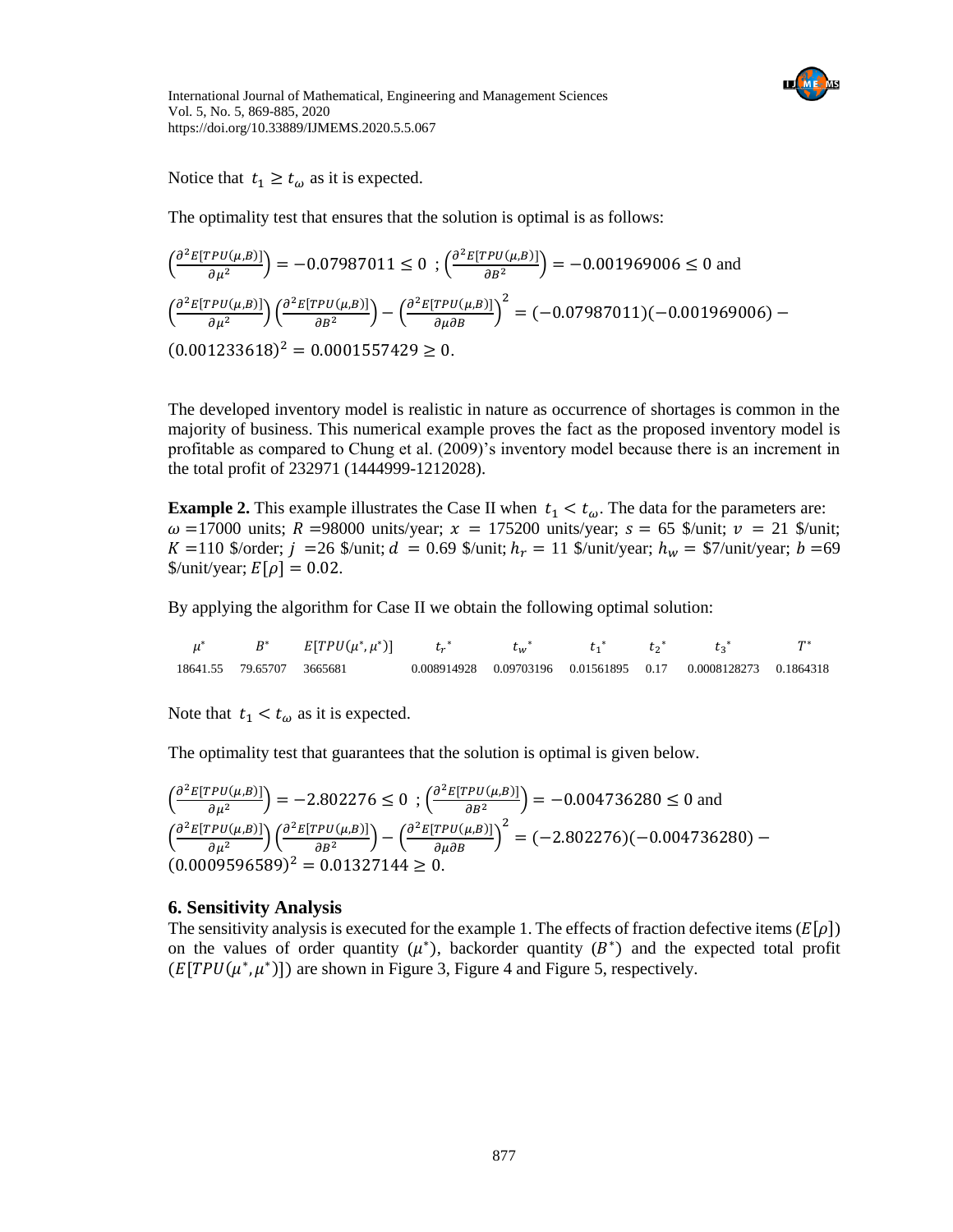



Figure 3. Effect of fraction of defective items ( $E[\rho]$ ) on optimal expected total profit



Figure 4. Effect of fraction of defective items ( $E[\rho]$ ) on optimal order quantity ( $\mu^*$ )



Figure 5. Effect of fraction of defective items  $(E[\rho])$  on backorder quantity  $(B^*)$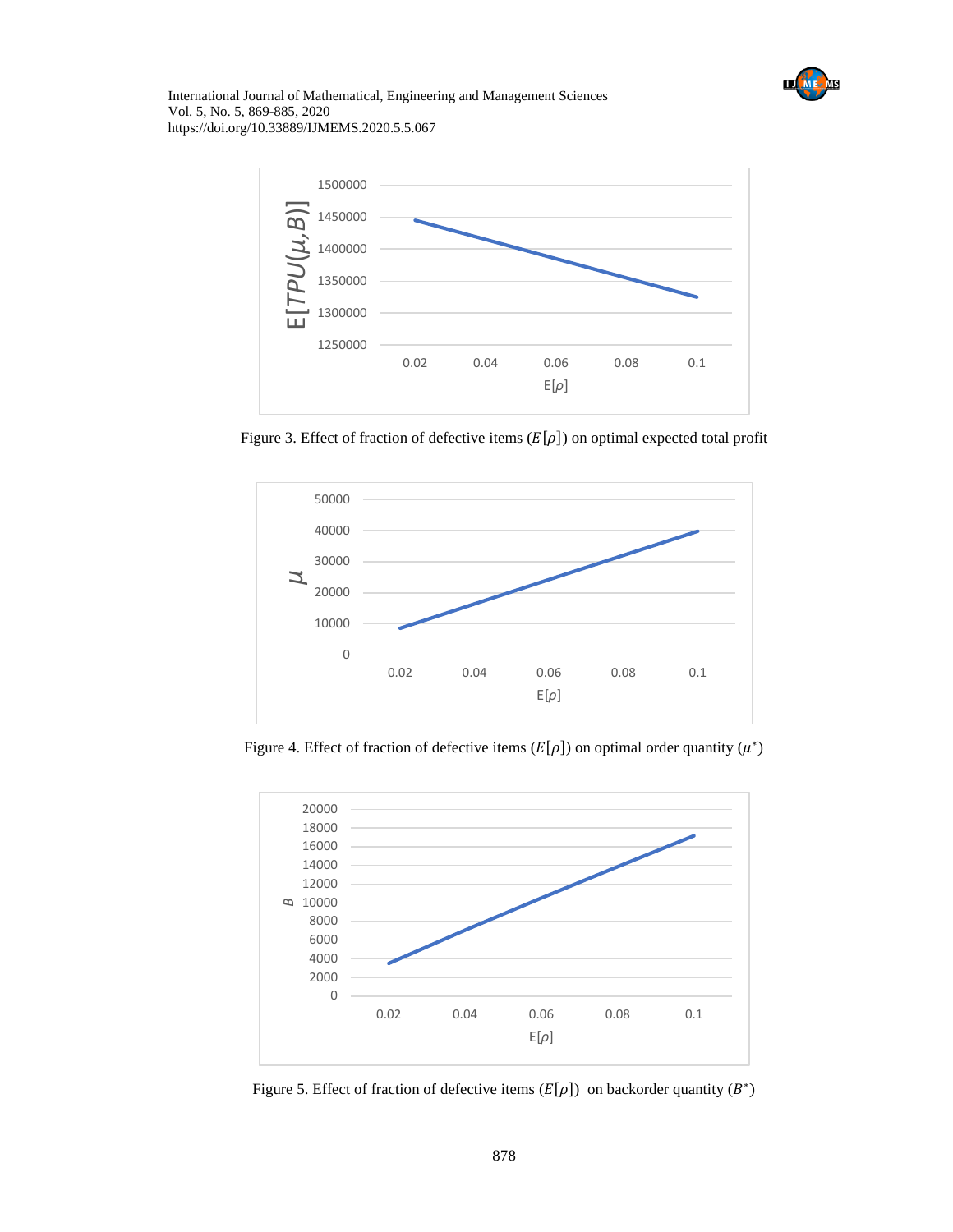

Figure 3 reveals that the expected total profit decreases significantly as the fraction of imperfect items increases while the optimal order quantity and backorder quantity increase as the fraction of imperfect items increases (see Figure 4 and Figure 5).

### **7. Conclusion**

This research work proposes a two-warehouse inventory model with shortages by seeing the impact of defective items. It was demonstrated as percentage of defective items increases then the expected total profit decreases. This inventory model extends the inventory model of Chung et al. (2009) by including shortages with full backordering. The proposed inventory model shows that expected total profit increases as compared to the expected total profit of Chung et al. (2009)'s inventory model. The proposed inventory can be extended under carbon emission constraints with international supply chain, trade credit and deterioration.

### **Conflict of Interest**

The authors confirm that there is no conflict of interest to declare for this publication.

#### **Acknowledgements**

The authors would like to express their sincere thanks to the editor and anonymous reviews for their time and valuable suggestions.

### **References**

- Cárdenas-Barrón, L.E. (2000). Observation on: "Economic production quantity model for items with imperfect quality" [Int. J. of Production Economics 64 (2000) 59-64]. *International Journal of Production Economics*, *67*(2), 201-201.
- Chung, K.J., Her, C.C., & Lin, S.D. (2009). A two-warehouse inventory model with imperfect quality production processes. *Computers & Industrial Engineering*, *56*(1), 193-197.
- Das, B., Maity, K., & Maiti, M. (2007). A two-warehouse supply-chain model under possibility/necessity/credibility measures. *Mathematical and Computer Modelling*, *46*(3-4), 398-409.
- Eroglu, A., & Ozdemir, G. (2007). An economic order quantity model with defective items and shortages. *International Journal of Production Economics, 106*(2), 544-549.
- Goyal, S.K., & Cárdenas-Barrón, L.E. (2002). Note on: economic production quantity model for items with imperfect quality–a practical approach. *International Journal of Production Economics*, *77*(1), 85-87.
- Hsieh, T.P., Dye, C.Y., & Ouyang, L.Y. (2008). Determining optimal lot size for a two-warehouse system with deterioration and shortages using net present value. *European Journal of Operational Research, 191*(1), 182-192.
- Jaggi, C.K., Cárdenas-Barrón, L.E., Tiwari, S., & Shafi, A. (2017). Two-warehouse inventory model for deteriorating items with imperfect quality under the conditions of permissible delay in payments. *Scientia Iranica, 24*(1), 390-412.
- Jaggi, C.K., Khanna, A., Pareek, S., & Sharma, R. (2013). Ordering policy in a two-warehouse environment for deteriorating items with shortages under inflationary conditions. *International Journal of Strategic Decision Sciences, 4*(2), 27-47.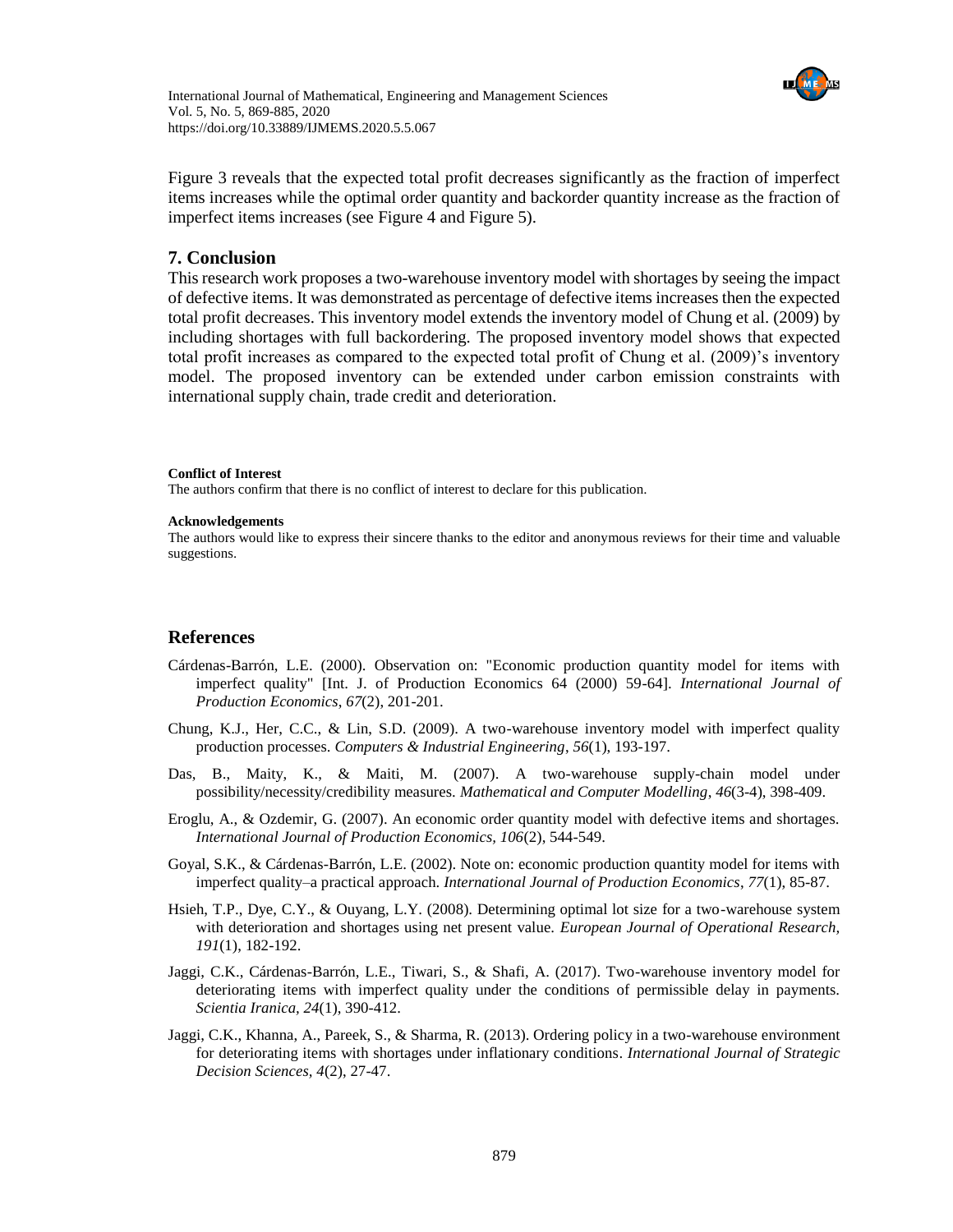

- Jaggi, C.K., Pareek, S., Khanna, A., & Sharma, R. (2014). Credit financing in a two-warehouse environment for deteriorating items with price-sensitive demand and fully backlogged shortages. *Applied Mathematical Modelling, 38*(21-22), 5315-5333.
- Jaggi, C.K., Pareek, S., Khanna, A., & Sharma, R. (2015a). Two-warehouse inventory model for deteriorating items with price-sensitive demand and partially backlogged shortages under inflationary conditions. *International Journal of Industrial Engineering Computations, 6*(1), 59-80.
- Jaggi, C.K., Tiwari, S., & Shafi, A. (2015b). Effect of deterioration on two-warehouse inventory model with imperfect quality. *Computers & Industrial Engineering, 88*, 378-385.
- Maddah, B., & Jaber, M.Y. (2008). Economic order quantity for items with imperfect quality: revisited. *International Journal of Production Economics, 112*(2), 808-815.
- Mukhopadhyay, A., & Goswami, A. (2017). An inventory model with shortages for imperfect items using substitution of two products. *International Journal of Operational Research, 30*(2), 193-219.
- Papachristos, S., & Konstantaras, I. (2006). Economic ordering quantity models for items with imperfect quality. *International Journal of Production Economics, 100*(1), 148-154.
- Salameh, M.K., & Jaber, M.Y. (2000). Economic production quantity model for items with imperfect quality. *International Journal of Production Economics, 64*(1-3), 59-64.
- Sarkar, B. (2012). An inventory model with reliability in an imperfect production process. *Applied Mathematics and Computation, 218*(9), 4881-4891.
- Tiwari, S., Cárdenas-Barrón, L. E., Khanna, A., & Jaggi, C.K. (2016). Impact of trade credit and inflation on retailer's ordering policies for non-instantaneous deteriorating items in a two-warehouse environment. *International Journal of Production Economics, 176*, 154-169.
- Wee, H.M., Yu, J., & Chen, M.C. (2007). Optimal inventory model for items with imperfect quality and shortage backordering. *Omega, 35*(1), 7-11.
- Yadav, R., Pareek, S., & Mittal, M. (2018). Supply chain model for imperfect quality items with trade credit financing: a game theoretical approach. *Investigación Operacional, 39*(2), 265-277.
- Yang, H.L. (2004). Two-warehouse inventory models for deteriorating items with shortages under inflation. *European Journal of Operational Research, 157*(2), 344-356.

## **Appendix A. Case I.** When  $t_1 \geq t_{\omega}$

$$
\frac{\partial E[TPU \ (\mu,B)]}{\partial \mu} = \frac{1}{((1 - E[\rho])\mu + BE[\rho])} \left( R \left( s(1 - E[\rho]) + vE[\rho] - j - d - h_r \left( \frac{(\mu - \omega - B)(1 - E[\rho])^2}{R} + \frac{2E[\rho](\mu - \omega - B)}{x} \right) - h_\omega \frac{\omega(1 - E[\rho])^2}{R} \right) \right)
$$
\n
$$
\frac{1}{((1 - E[\rho])\mu + BE[\rho])^2} \left( R \left( s\mu(1 - E[\rho]) + vE[\rho]\mu - K - j\mu - d\mu - h_r \left( \frac{1}{2} \frac{(\mu - \omega - B)^2 (1 - E[\rho])^2}{R} + \frac{E[\rho](\mu - \omega - B)^2}{x} \right) - h_\omega \left( \frac{\omega(\mu - \omega - B)(1 - E[\rho])^2}{R} + \frac{\omega^2 E[\rho]}{x} + \frac{\omega^2 E[\rho]}{x} \right) \right)
$$
\n
$$
\frac{\omega^2 (1 - E[\rho])^2}{2R} - \frac{B^2 b}{2R} \left( 1 - E[\rho] \right) = 0 \tag{A1}
$$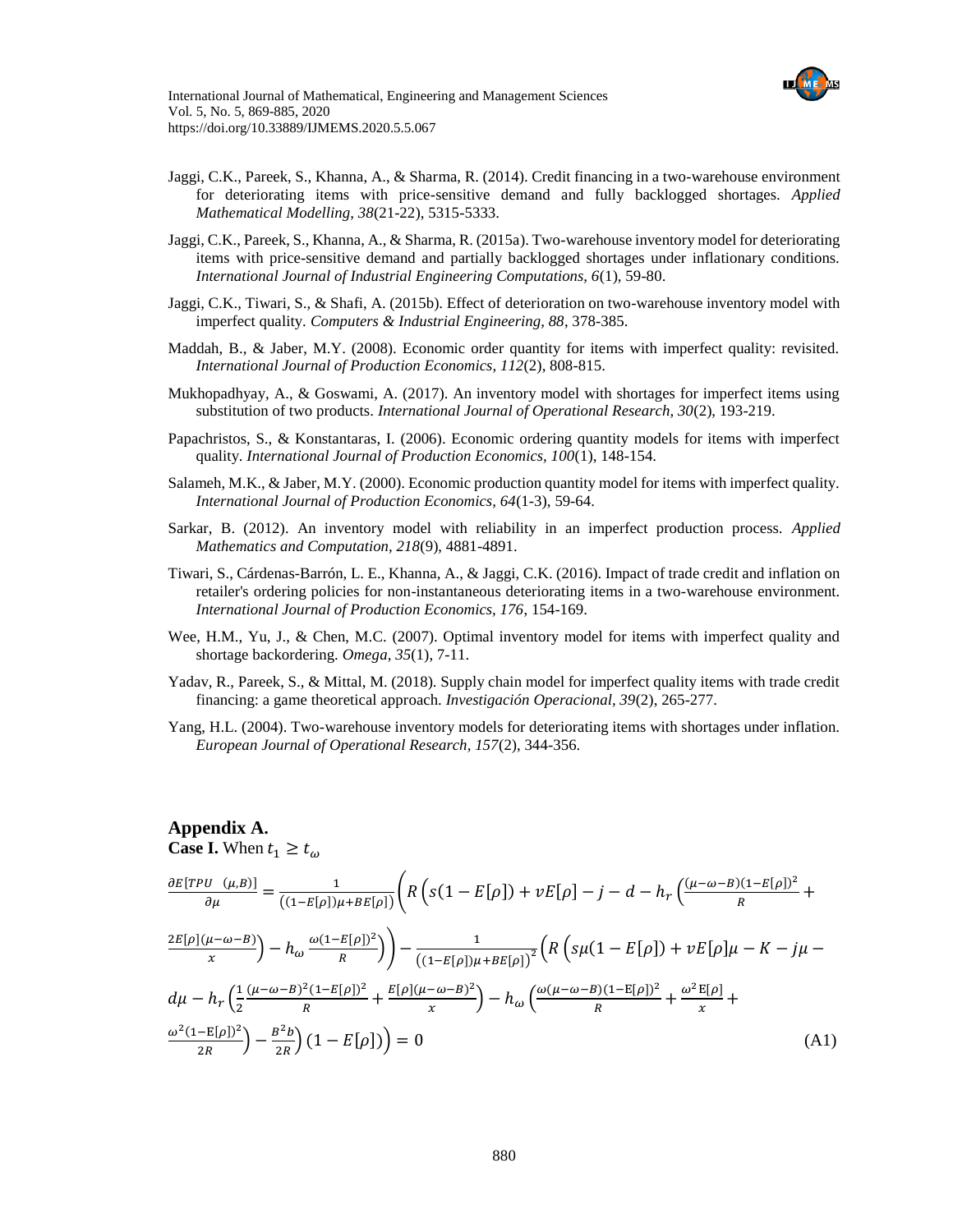

$$
\frac{\partial E[TPU \ (\mu,B)]}{\partial B} = \frac{1}{((1-E[\rho])\mu + BE[\rho])} \left( R \left( h_r \left( \frac{(\mu - \omega - B)(1 - E[\rho])^2}{R} + \frac{2E[\rho](\mu - \omega - B)}{x} \right) \right) + h_\omega \frac{\omega (1 - E[\rho])^2}{R} - \frac{Bb}{((1-E[\rho])\mu + BE[\rho])^2} \left( R \left( s\mu (1 - E[\rho]) + vE[\rho]\mu - K - j\mu - d\mu - \right) h_r \left( \frac{1}{2} \frac{(\mu - \omega - B)^2 (1 - E[\rho])^2}{R} + \frac{E[\rho](\mu - \omega - B)^2}{x} \right) - h_\omega \left( \frac{\omega (\mu - \omega - B)(1 - E[\rho])^2}{R} + \frac{\omega^2 E[\rho]}{x} + \frac{\omega^2 (1 - E[\rho])^2}{2R} \right) - \frac{B^2 b}{2R} \right) E[\rho] \right) = 0
$$
\n(A2)

$$
\frac{\partial^2 E[TPU_{\mu,B})}{\partial \mu^2} = \frac{-R h_r}{((1 - E[\rho])\mu + BE[\rho])} \left( \frac{(1 - E[\rho])^2}{R} + \frac{2E[\rho]}{x} \right) - \frac{1}{((1 - E[\rho])\mu + BE[\rho])^2} \left( 2R \left( s(1 - E[\rho]) + \nu E[\rho] - j - d - h_r \left( \frac{(\mu - \omega - B)(1 - E[\rho])^2}{R} + \frac{2E[\rho](\mu - \omega - B)}{x} \right) - h_\omega \left( \frac{\omega(1 - E[\rho])^2}{R} \right) \right) (1 - E[\rho]) \right) + \frac{2R}{((1 - E[\rho])\mu + BE[\rho])^3} \left( s\mu(1 - E[\rho]) + \nu E[\rho]\mu - K - j\mu - d\mu - h_r \left( \frac{1}{2} \frac{(\mu - \omega - B)^2 (1 - E[\rho])^2}{R} + \frac{E[\rho](\mu - \omega - B)^2}{x} \right) - h_\omega \left( \frac{\omega(\mu - \omega - B)(1 - E[\rho])^2}{R} + \frac{\omega^2 E[\rho]}{x} + \frac{\omega^2 (1 - E[\rho])^2}{2R} \right) - \frac{B^2 b}{2R} (1 - E[\rho]^2) \tag{A3}
$$

$$
\frac{\partial^2 E[TPU_{\mu,B})}{\partial B^2} = \frac{R}{((1 - E[\rho])\mu + BE[\rho])} \left( -h_r \left( \frac{(1 - E[\rho])^2}{R} + \frac{2E[\rho]}{x} \right) - \frac{b}{R} \right) - \frac{2R}{((1 - E[\rho])\mu + BE[\rho])^2} \left( h_r \left( \frac{(\mu - \omega - B)(1 - E[\rho])^2}{R} + \frac{2E[\rho](\mu - \omega - B)}{x} \right) + \frac{h_\omega \omega (1 - E[\rho])^2}{R} - \frac{Bb}{R} \right) E[\rho] + \frac{2R}{((1 - E[\rho])\mu + BE[\rho])^3} \left( s\mu (1 - E[\rho]) + vE[\rho]\mu - K - j\mu - d\mu - h_r \left( \frac{1}{2} \frac{(\mu - \omega - B)^2 (1 - E[\rho])^2}{R} + \frac{E[\rho](\mu - \omega - B)^2}{x} \right) - h_\omega \left( \frac{\omega (\mu - \omega - B)(1 - E[\rho])^2}{R} + \frac{\omega^2 E[\rho]}{x} + \frac{\omega^2 (1 - E[\rho])^2}{2R} \right) - \frac{B^2 b}{2R} \right) E[\rho]^2 \tag{A4}
$$

$$
\frac{\partial^2 E[TPU(\mu, B)]}{\partial \mu \partial B} = \frac{\partial^2 E[TPU(\mu, B)]}{\partial B \partial \mu} = \frac{R h_r}{((1 - E[\rho])\mu + BE[\rho])} \left( \frac{(1 - E[\rho])^2}{R} + \frac{2E[\rho]}{x} \right) -
$$
  

$$
\frac{R}{((1 - E[\rho])\mu + BE[\rho])^2} \left( h_r \left( \frac{(\mu - \omega - B)(1 - E[\rho])^2}{R} + \frac{2E[\rho](\mu - \omega - B)}{x} \right) + \frac{h_\omega \omega (1 - E[\rho])^2}{R} - \frac{Bb}{R} \right) (1 - E[\rho]) -
$$
  

$$
\frac{1}{((1 - E[\rho])\mu + BE[\rho])^2} \left( R \left( s(1 - E[\rho]) + vE[\rho] - j - d - h_r \left( \frac{(\mu - \omega - B)(1 - E[\rho])^2}{R} + \frac{2E[\rho](\mu - \omega - B)}{x} \right) - h_\omega \left( \frac{\omega (1 - E[\rho])^2}{R} \right) \right) \right)
$$

$$
h_\omega \left( \frac{\omega (1 - E[\rho])^2}{R} \right) E[\rho] + \frac{2R}{((1 - E[\rho])\mu + BE[\rho])^3} \left( s\mu (1 - E[\rho]) + vE[\rho]\mu - K - j\mu - d\mu -
$$

$$
h_r \left( \frac{1}{2} \frac{(\mu - \omega - B)^2 (1 - E[\rho])^2}{R} + \frac{E[\rho](\mu - \omega - B)^2}{x} \right) - h_\omega \left( \frac{\omega (\mu - \omega - B)(1 - E[\rho])^2}{R} + \frac{\omega^2 E[\rho]}{x} + \frac{\omega^2 (1 - E[\rho])^2}{2R} \right) -
$$

$$
\frac{B^2 b}{2R} (1 - E[\rho]) E[\rho]
$$
(A5)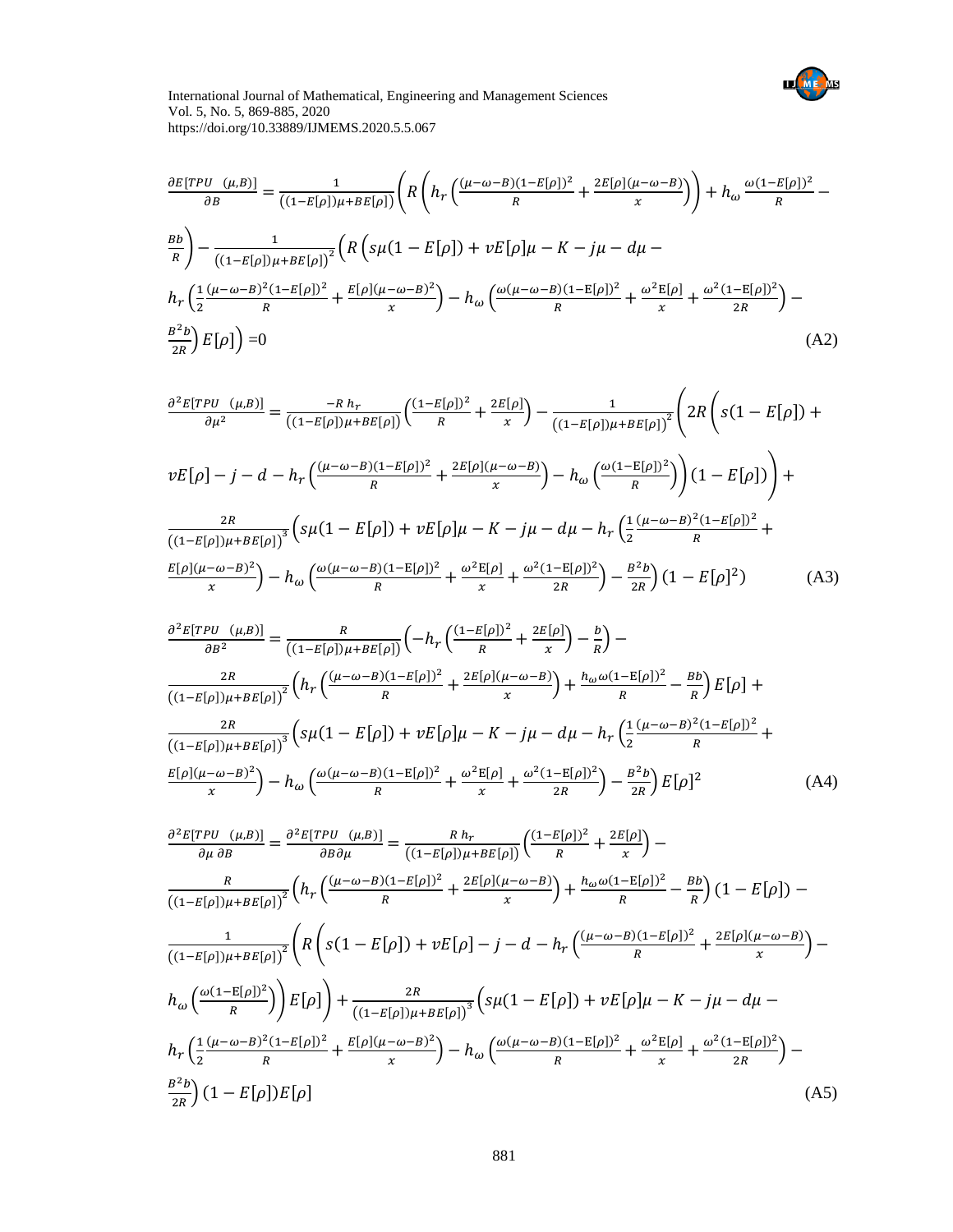

**Appendix B. Case II.** When  $t_1 < t_\omega$ .

$$
\frac{\partial E[TPU (μ, B)]}{\partial \mu} = \frac{1}{((1-E[\rho])\mu + BE[\rho])} \left( R \left( s(1 - E[\rho]) + vE[\rho] - j - d - h_r \frac{(\mu - \omega - B)(1 - E[\rho])^2}{R} + \frac{2E[\rho](\mu - \omega - B)}{x} \right) - h_\omega \left( \frac{\omega(1 - E[\rho])}{R} - \left( \frac{\omega}{x} - \frac{(\mu - \omega - B)(1 - E[\rho])}{R} \right) (1 - E[\rho]) - (1 - E[\rho]) \left( \frac{\omega - R(\frac{\omega}{x} - \frac{(\mu - \omega - B)(1 - E[\rho])}{R})}{R} \right) \right) \right) + \frac{1}{2} \frac{(1 - E[\rho])(\omega - R(\frac{\omega}{x} - \frac{(\mu - \omega - B)(1 - E[\rho])}{R}) - E[\rho]\omega)}{R} + \frac{1}{2} \left( \frac{(\mu - \omega - B)(1 - E[\rho]) + \omega(1 - E[\rho])}{R} - \frac{\omega}{\mu} \right) (1 - E[\rho]) \right) \right) - \frac{1}{((1 - E[\rho])\mu + BE[\rho])^2} \left( R \left( s\mu(1 - E[\rho]) + vE[\rho] \mu - K - j\mu - d\mu - h_r \left( \frac{1}{2} \frac{(\mu - \omega - B)^2(1 - E[\rho])^2}{R} + \frac{E[\rho](\mu - \omega - B)^2}{x} \right) - h_\omega \left( \frac{\omega(\mu - \omega - B)(1 - E[\rho])}{R} + K \left( \frac{\omega}{x} - \frac{(\mu - \omega - B)(1 - E[\rho])}{R} \right)^2 + \left( \frac{\omega}{x} - \frac{(\mu - \omega - B)(1 - E[\rho])}{R} \right) \left( \omega - R \left( \frac{\omega}{x} - \frac{(\mu - \omega - B)(1 - E[\rho])}{R} \right) \right) \right)
$$

$$
\frac{1}{2}\left(\frac{(\mu-\omega-B)(1-E[\rho])+\omega(1-E[\rho])}{R} - \frac{\omega}{x}\right)\left(\omega - R\left(\frac{\omega}{x} - \frac{(\mu-\omega-B)(1-E[\rho])}{R}\right) - E[\rho]\omega\right)\right) + \frac{B^2b}{2R}\left(1 - \frac{B[\rho]}{2}\right)
$$
\n
$$
E[\rho]\left(1 - \frac{\omega}{2}\right)\left(\omega - R\left(\frac{\omega}{x} - \frac{(\mu-\omega-B)(1-E[\rho])}{R}\right) - E[\rho]\omega\right)\right) + \frac{B^2b}{2R}\left(1 - \frac{\omega}{2}\right)
$$
\n(A6)

$$
\frac{\partial E[TPU(\mu,B)]}{\partial B} = \frac{1}{(1-E[\rho])\mu + BE[\rho]} \left( R \left( h_r \left( \frac{(\mu-\omega-B)(1-E[\rho])^2}{R} + \frac{2E[\rho](\mu-\omega-B)}{x} \right) - h_\omega \left( \frac{-\omega(1-E[\rho])}{R} + \frac{2E[\rho](\mu-\omega-B)(1-E[\rho])}{R} \right) \right) \right)
$$

$$
2 \left( \frac{\omega}{x} - \frac{(\mu-\omega-B)(1-E[\rho])}{R} \right) (1 - E[\rho]) + \frac{(1-E[\rho]) \left( \omega - R \left( \frac{\omega}{x} - \frac{(\mu-\omega-B)(1-E[\rho])}{R} \right) \right)}{R} + \left( \frac{\omega}{x} - \frac{(\mu-\omega-B)(1-E[\rho])}{R} \right) (-1 + E[\rho]) + \frac{(-1+E[\rho]) \left( \omega - R \left( \frac{\omega}{x} - \frac{(\mu-\omega-B)(1-E[\rho])}{R} \right) \right) - E[\rho]\omega}{2R} + \frac{2E[\rho](1-E[\rho]) \left( \omega - R \left( \frac{\omega}{x} - \frac{(\mu-\omega-B)(1-E[\rho])}{R} \right) \right) - E[\rho]\omega}{2R} \right)
$$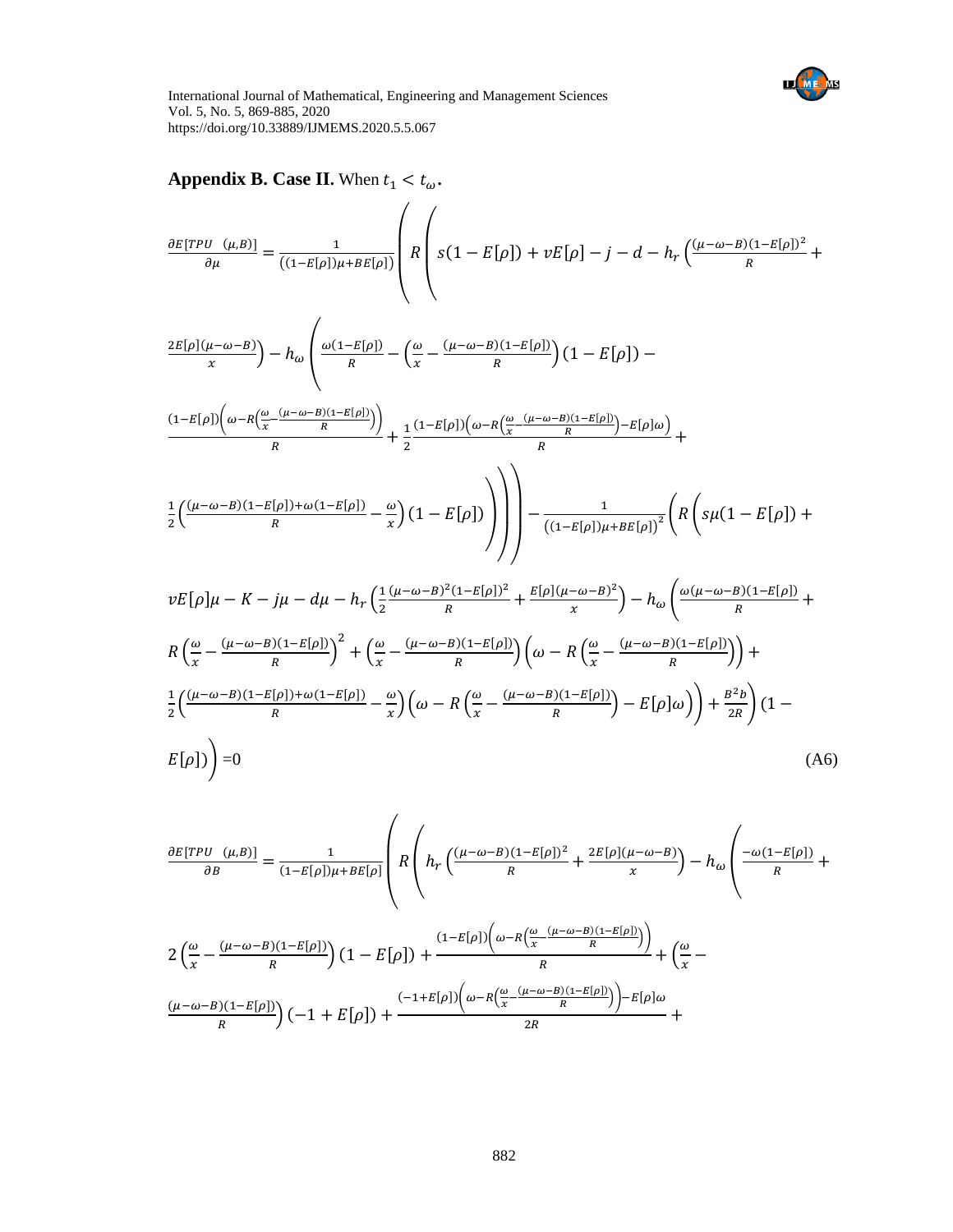

$$
\frac{1}{2}\left(\frac{(\mu-\omega-B)(1-E[\rho])+\omega(1-E[\rho])}{R}-\frac{\omega}{x}\right)(-1+E[\rho])\right)-\frac{Bb}{R}\Bigg)\Bigg)-\frac{1}{((1-E[\rho])\mu+BE[\rho])^2}\Bigg(R\Big(g\mu(1-E[\rho])+vE[\rho]\mu-K-j\mu-d\mu-h_r\Big(\frac{1}{2}\frac{(\mu-\omega-B)^2(1-E[\rho])^2}{R}+\frac{E[\rho](\mu-\omega-B)^2}{x}\Big)-\frac{h_{\omega}\Bigg(\frac{\omega(\mu-\omega-B)(1-E[\rho])}{R}+R\Big(\frac{\omega}{x}-\frac{(\mu-\omega-B)(1-E[\rho])}{R}\Big)^2+\Big(\frac{\omega}{x}-\frac{(\mu-\omega-B)(1-E[\rho])}{R}\Big)\Big(\omega-R\Big(\frac{\omega}{x}-\frac{(\mu-\omega-B)(1-E[\rho])}{R}\Big)\Big)+\frac{1}{2}\Big(\frac{(\mu-\omega-B)(1-E[\rho])+\omega(1-E[\rho])}{R}-\frac{\omega}{x}\Big)\Big(\omega-R\Big(\frac{\omega}{x}-\frac{(\mu-\omega-B)(1-E[\rho])}{R}\Big)-\frac{B^2b}{2R}\Bigg)E[\rho]\Bigg)=0\tag{A7}
$$

$$
\frac{\partial^2 E[TPU_{\mu,B})}{\partial \mu^2} = \frac{R}{(1 - E[\rho])\mu + BE[\rho]} \left( -h_r \left( \frac{(1 - E[\rho])^2}{R} + \frac{2E[\rho]}{x} \right) - h_\omega \left( \frac{(1 - E[\rho])^2}{R} \right) \right) -
$$
  

$$
\frac{1}{((1 - E[\rho])\mu + BE[\rho])^2} \left( 2R \left( s(1 - E[\rho]) + vE[\rho] - j - d - h_r \left( \frac{(\mu - \omega - B)(1 - E[\rho])^2}{R} + \frac{2E[\rho]}{R} \right) \right) \right)
$$

$$
\frac{2E[\rho](\mu-\omega-B)}{x} - h_{\omega}\left(\frac{\omega(1-E[\rho])}{R} - \left(\frac{\omega}{x} - \frac{(\mu-\omega-B)(1-E[\rho])}{R}\right)(1 - E[\rho]) - \frac{(1-E[\rho])(\omega-R(\frac{\omega}{x} - \frac{(\mu-\omega-B)(1-E[\rho]))}{R})}{R}\right) + \frac{1}{x}\frac{(1-E[\rho])(\omega-R(\frac{\omega}{x} - \frac{(\mu-\omega-B)(1-E[\rho])}{R}) - E[\rho]\omega)}{R}\right)
$$

$$
\frac{\frac{1}{2}\left(\frac{(\mu-\omega-B)(1-E[\rho])+\omega(1-E[\rho])}{R} - \frac{\omega}{x}\right)\left(1-E[\rho]\right)}{R} + \frac{\frac{1}{2}\left(\frac{(\mu-\omega-B)(1-E[\rho])+\omega(1-E[\rho])}{R} - \frac{\omega}{x}\right)\left(1-E[\rho]\right)}{R}\right)
$$

$$
\frac{1}{((1-E[\rho])\mu + BE[\rho])^{3}} \left( 2R \left( s\mu(1 - E[\rho]) + vE[\rho]\mu - K - j\mu - d\mu - h_{r} \left( \frac{1}{2} \frac{(\mu - \omega - B)^{2}(1 - E[\rho])^{2}}{R} + \frac{E[\rho](\mu - \omega - B)^{2}}{x} \right) - h_{\omega} \left( \frac{\omega(\mu - \omega - B)(1 - E[\rho])}{R} + R \left( \frac{\omega}{x} - \frac{(\mu - \omega - B)(1 - E[\rho])}{R} \right)^{2} + \left( \frac{\omega}{x} - \frac{(\mu - \omega - B)(1 - E[\rho])}{R} \right) \left( \frac{\omega}{x} - R \left( \frac{(\mu - \omega - B)(1 - E[\rho])}{R} \right) \right) \right) \right) + \frac{1}{2} \left( \frac{(\mu - \omega - B)(1 - E[\rho]) + \omega(1 - E[\rho])}{R} - \frac{\omega}{x} \right) \left( \omega - R \left( \frac{\omega}{x} - \frac{(\mu - \omega - B)(1 - E[\rho])}{R} \right) \right)
$$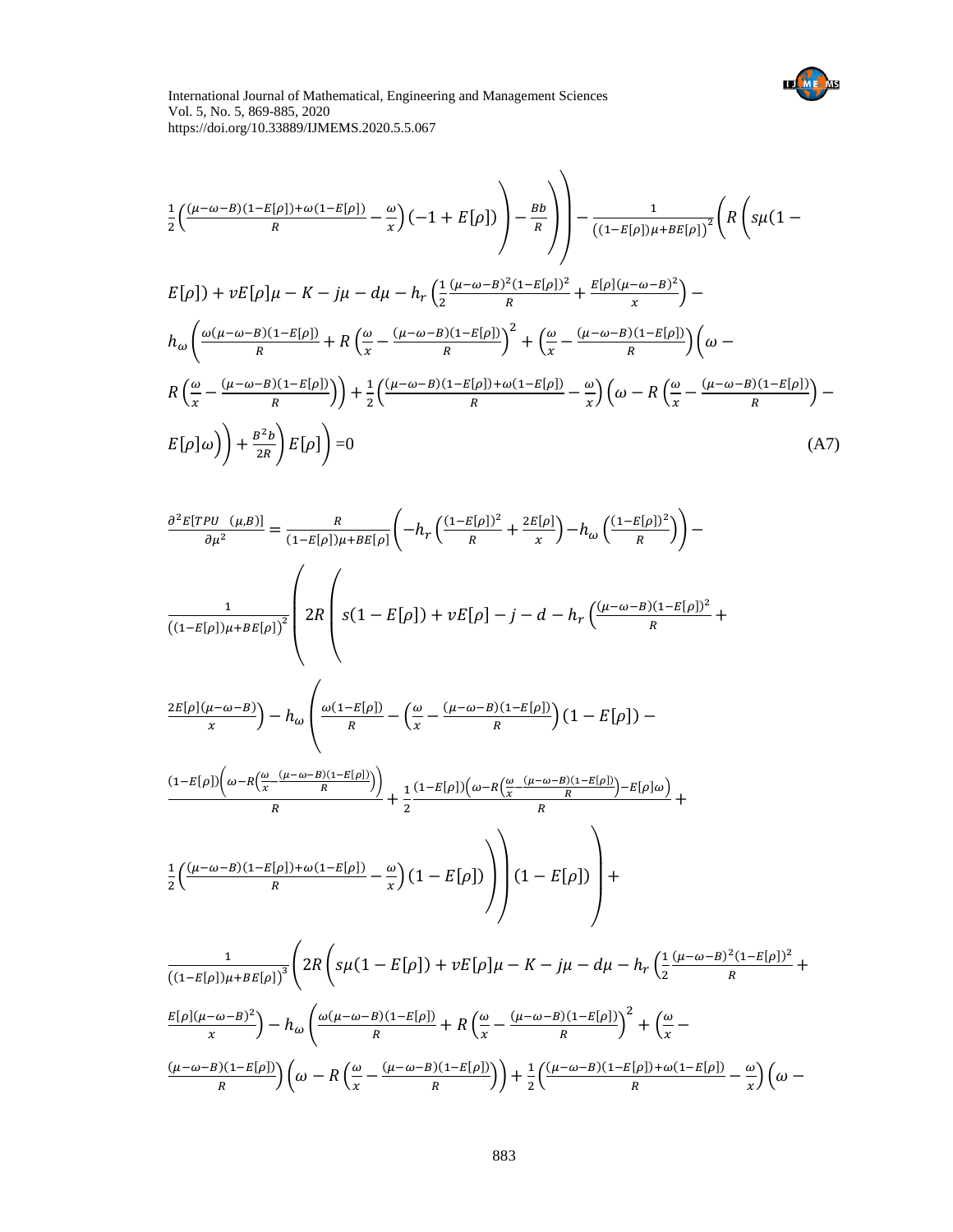

$$
R\left(\frac{\omega}{x} - \frac{(\mu - \omega - B)(1 - E[\rho])}{R}\right) - E[\rho]\omega\right) - \frac{B^2b}{2R}\left(1 - E[\rho]^2\right) \tag{A8}
$$

$$
\frac{\partial^2 E[TPU_{(µ,B)}]}{\partial B^2} = \frac{R}{(1-E[p])\mu + BE[p]} \left( -h_r \left( \frac{(1-E[p])^2}{R} + \frac{2E[p]}{x} \right) - h_\omega \left( \frac{2(1-E[p])^2}{R} + \frac{2(1-E[p])(-1+E[p])}{R} + \frac{(-1+E[p])^2}{R} \right) \right)
$$
  

$$
\frac{(-1+E[p])^2}{R} \right) - \frac{B}{R} \right) - \frac{2R}{((1-E[p])\mu + BE[p])^2} \left( h_r \left( \frac{(\mu-\omega-B)(1-E[p])^2}{R} + \frac{2E[p](\mu-\omega-B)}{x} \right) -
$$
  

$$
h_\omega \left( \frac{-\omega(1-E[p])}{R} + 2 \left( \frac{\omega}{x} - \frac{(\mu-\omega-B)(1-E[p])}{R} \right) (1 - E[p]) + \frac{(1-E[p]) \left( \omega - R \left( \frac{\omega}{x} - \frac{(\mu-\omega-B)(1-E[p])}{R} \right) \right)}{R} + \frac{(-1+E[p]) \left( \omega - R \left( \frac{\omega}{x} - \frac{(\mu-\omega-B)(1-E[p])}{R} \right) \right)}{2R} +
$$
  

$$
\frac{1}{2} \left( \frac{(\mu-\omega-B)(1-E[p]) + \omega(1-E[p])}{R} - \frac{\omega}{x} \right) (-1 + E[p]) \right) - \frac{Bb}{R} \left[ E[p] + \frac{1}{((1-E[p])\mu + BE[p])^3} \left( 2R \left( s\mu(1 - E[p]) + vE[p] \mu - K - j\mu - d\mu - h_r \left( \frac{1}{2} \frac{(\mu-\omega-B)^2(1-E[p])^2}{R} + \frac{E[p](\mu-\omega-B)^2}{x} \right) - \frac{h_\omega}{R} \left( \frac{\omega(\mu-\omega-B)(1-E[p])}{R} + R \left( \frac{\omega}{x} - \frac{(\mu-\omega-B)(1-E[p])}{R} \right)^2 + \left( \frac{\omega}{x} - \frac{(\mu-\omega-B)(1-E[p])}{R} \right) \left( \omega - R \left( \frac{\omega}{x} - \frac{(\mu-\omega-B)(1-E[p])}{R} \right) \right) - \frac{Bb}{2R} \right) E[p]^2 \right)
$$
  

$$
E[p
$$

$$
\frac{\partial^2 E[TPU^U(\mu, B)]}{\partial \mu \partial B} = \frac{\partial^2 E[TPU^U(\mu, B)]}{\partial B \partial \mu} = \frac{R}{(1 - E[\rho])\mu + BE[\rho]} \left( h_r \left( \frac{(1 - E[\rho])^2}{R} + \frac{2E[\rho]}{x} \right) + h_\omega \left( \frac{(1 - E[\rho])^2}{R} \right) \right)
$$

$$
\frac{1}{((1 - E[\rho])\mu + BE[\rho])^2} \left( R \left( h_r \left( \frac{(\mu - \omega - B)(1 - E[\rho])^2}{R} + \frac{2E[\rho](\mu - \omega - B)}{x} \right) - h_\omega \left( \frac{-\omega(1 - E[\rho])}{R} + \frac{2E[\rho](\mu - \omega - B)}{R} \right) \right) \right)
$$

$$
2 \left( \frac{\omega}{x} - \frac{(\mu - \omega - B)(1 - E[\rho])}{R} \right) (1 - E[\rho]) + \frac{(1 - E[\rho]) \left( \omega - R \left( \frac{\omega}{x} - \frac{(\mu - \omega - B)(1 - E[\rho])}{R} \right) \right)}{R} + \left( \frac{\omega}{x} - \frac{(\mu - \omega - B)(1 - E[\rho])^2}{R} \right)
$$